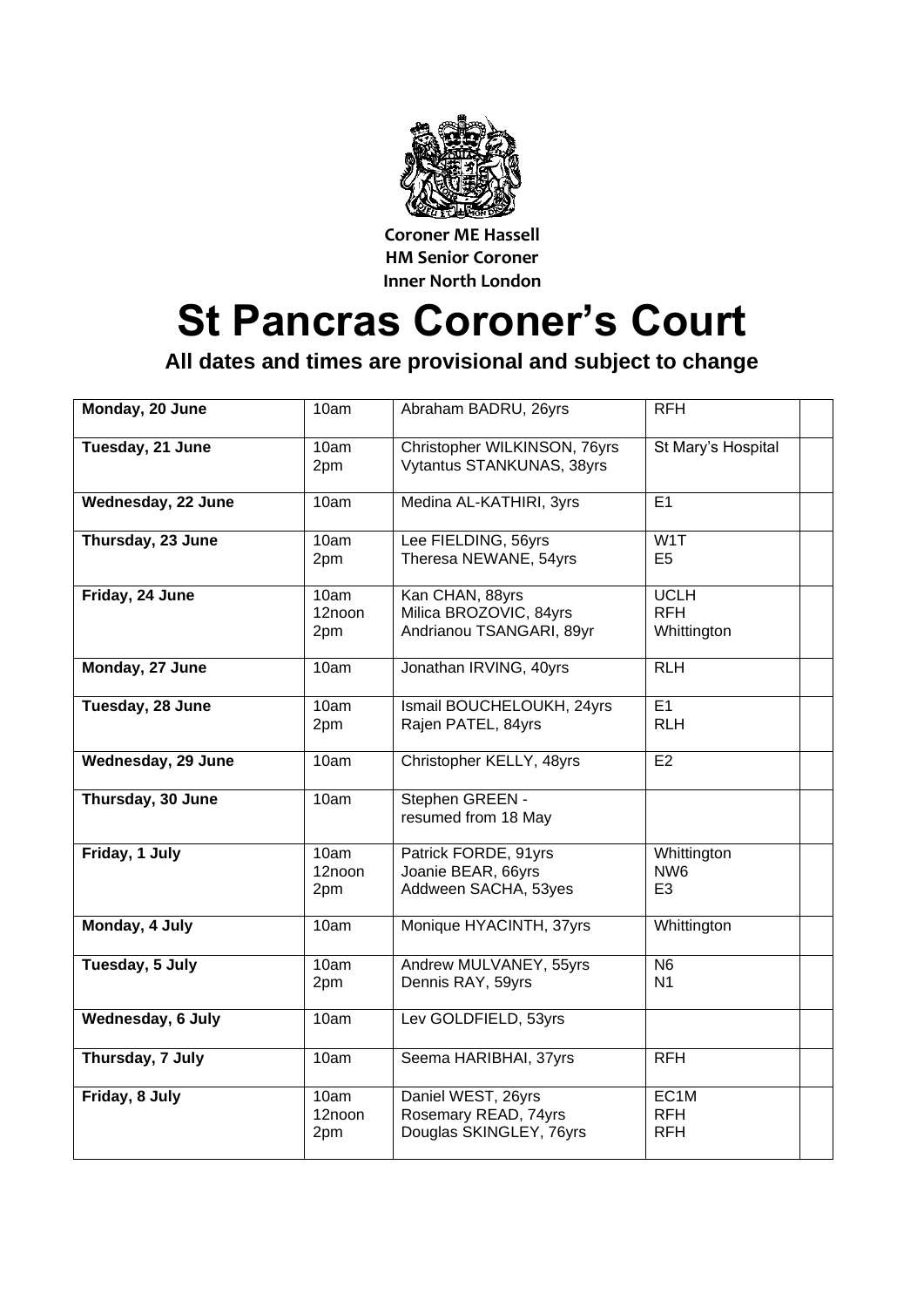| Monday, 11 July             | 10am                  | Rebecca TEULET, 39yrs                                                | NW1                                              |  |
|-----------------------------|-----------------------|----------------------------------------------------------------------|--------------------------------------------------|--|
| Tuesday, 12 July            | 10am<br>2pm           | Yoko KAM, 73yrs<br>Calvyn DUNNE, 50yrs                               | <b>NHNN</b><br>N <sub>19</sub>                   |  |
| Wednesday, 13 July          | 10am                  | David STUART, 54yrs                                                  | WC2H                                             |  |
| Thursday, 14 July           |                       |                                                                      |                                                  |  |
| Friday, 15 July             | 10am<br>2pm           | Vincent HYLTON, 81yrs<br>Leo FLETHCER, 3yrs                          | Whittington<br><b>GOSH</b>                       |  |
| Monday, 18 July             | 10am                  | Thomas WYATT, 26yrs                                                  | NW <sub>3</sub>                                  |  |
| Tuesday, 19 July            | 10am<br>2pm           | William MURPHY, 86yrs<br>Delgryn REES, 85yrs                         | <b>UCLH</b><br><b>UCLH</b>                       |  |
| Wednesday, 20 July          | 10am<br>2pm           | Prafulchandra PATEL, 78yrs<br>Kwok SUN LAU, 58yrs                    | <b>RFH</b><br>N <sub>1</sub>                     |  |
| Thursday, 21 July           |                       |                                                                      |                                                  |  |
| Friday, 22 July             | 10am<br>12noon<br>2pm | Ernest SMITH, 83yrs<br>Mary MOOSBRUGGER, 65yrs<br>Joseph KING, 72yrs | <b>RFH</b><br>NW <sub>3</sub><br>NW <sub>3</sub> |  |
| Monday, 25 July             | 10am                  | Chie HORNUNG, 79yrs                                                  | <b>UCLH</b>                                      |  |
| Tuesday, 26 July            | 10am<br>2pm           | James MACLEOD, 30yrs<br>Sherwin LEE, 21yrs                           | WC1B<br>WC1H                                     |  |
| Wednesday, 27 July          |                       |                                                                      |                                                  |  |
| Thursday, 28 July           |                       |                                                                      |                                                  |  |
| Friday, 29 July             |                       |                                                                      |                                                  |  |
| Monday, 1 August            | 10am                  | Wendy REILLY-ROGERS, 82yrs                                           | St Mary's Hospital                               |  |
| Tuesday, 2 August           | 10am<br>2pm           | Andy STEPHENSON, 47yrs<br>Kristin KENT, 66yrs                        | NW <sub>6</sub><br>E <sub>2</sub>                |  |
| <b>Wednesday, 3 August</b>  | 10am<br>2pm           | Carl CARLOS, 61yrs<br>Stephen LEWIN, 37yrs                           | <b>UCLH</b><br>N <sub>19</sub>                   |  |
| Thursday, 4 August          | 9am                   | Keith EAST, 76yrs                                                    | N7                                               |  |
| Friday, 5 August            |                       |                                                                      |                                                  |  |
| Monday, 8 August            | 10am                  | Shatha ALI, 39yrs                                                    | WC2B                                             |  |
| Tuesday, 9 August           | 10am<br>2pm           | Dolina TACKABERRY, 81yrs<br>Marc GIBSON, 57yrs                       | Whittington<br>N <sub>19</sub>                   |  |
| <b>Wednesday, 10 August</b> | 10am                  | Norman JACKMAN, 62yrs                                                | St Mary's Hospital                               |  |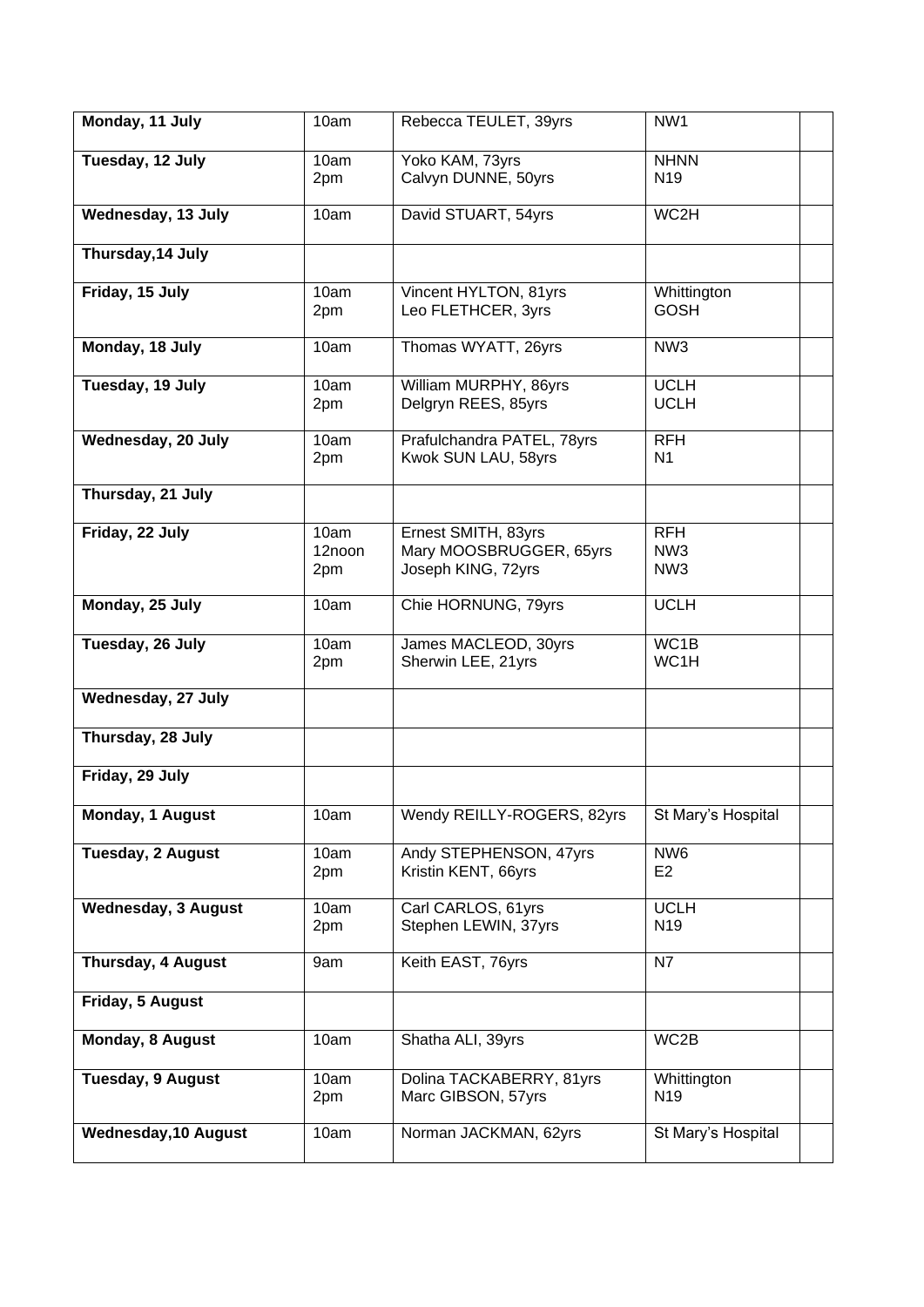| Thursday, 11 August           | 10am                   | Iniyah-Ifrah IBRAHIM, 2 months                                            | Whittington                                     |  |
|-------------------------------|------------------------|---------------------------------------------------------------------------|-------------------------------------------------|--|
| Friday, 12 August             | 10am<br>2pm            | Daniel SIMMONDS, 52yrs<br>Michael BOLTON, 55yrs                           | Whittington<br>NW <sub>6</sub>                  |  |
| <b>Monday, 15 August</b>      | 10am<br>2pm            | Lawrence KEILTY, 67yrs<br>Vincent QUINN, 59yrs                            | N <sub>4</sub><br>NW1                           |  |
| <b>Tuesday, 16 August</b>     |                        |                                                                           |                                                 |  |
| <b>Wednesday, 17 August</b>   | 10am<br>2pm            | Joanne HUNT, 50yrs<br>Graham FRANCIS, 76yrs                               | NW1<br>Whittington                              |  |
| Thursday, 18 August           |                        |                                                                           |                                                 |  |
| Friday, 19 August             | 10am<br>2pm            | Edward CROWLE, 72yrs<br>Lorna RAHMAN, 85yrs                               | Whittington<br>St Joseph's<br>Hospice           |  |
| Monday, 22 August             |                        |                                                                           |                                                 |  |
| Tuesday, 23 August            | 10am<br>2pm            | Daniella PLATIA, 42yrs<br>Inonge SIBUSIKU, 41yrs                          | N7<br>East London<br><b>Mental Health Trust</b> |  |
| <b>Wednesday, 24 August</b>   |                        |                                                                           |                                                 |  |
| Thursday, 25 August           | 10am<br>12.30pm<br>2pm | Abdilahi YUSUF, 41yrs<br>Jennifer COLLINS, 73yrs<br>Michael MACKEY, 77yrs | <b>RFH</b><br>Whittington                       |  |
| Friday, 26 August             |                        |                                                                           |                                                 |  |
| Monday, 29 August             |                        |                                                                           |                                                 |  |
| Tuesday, 30 August            | 10am<br>2pm            | Koko LWIN, 44yrs<br>Nasir KHAN, 48yrs                                     | <b>RFH</b><br><b>RLH</b>                        |  |
| <b>Wednesday, 31 August</b>   |                        |                                                                           |                                                 |  |
| Thursday, 1 September         |                        |                                                                           |                                                 |  |
| Friday, 2 September           | 10am                   | Maroulla CONSTANTINOU, 84yrs                                              | Whittington                                     |  |
| Monday, 5 September           | 10am                   | Derret ACKICEK, 41yrs                                                     | N <sub>1</sub>                                  |  |
| <b>Tuesday, 6 September</b>   | 10am<br>2pm            | Sean MACRO, 30yrs<br>Bianca HOOPER, 45yrs                                 | NW1<br>NW <sub>5</sub>                          |  |
| <b>Wednesday, 7 September</b> | 10am                   | Colin TYRER, 55yrs                                                        | Euston station                                  |  |
| Thursday, 8 September         | 10am                   | Laila-Olivia ENGELE, 6months                                              | <b>GOSH</b>                                     |  |
| Friday, 9 September           | 10am                   | Luna PAMPLING, 76yrs                                                      | <b>UCLH</b>                                     |  |
| Monday, 12 September          |                        |                                                                           |                                                 |  |
| Tuesday, 13 September         |                        |                                                                           |                                                 |  |